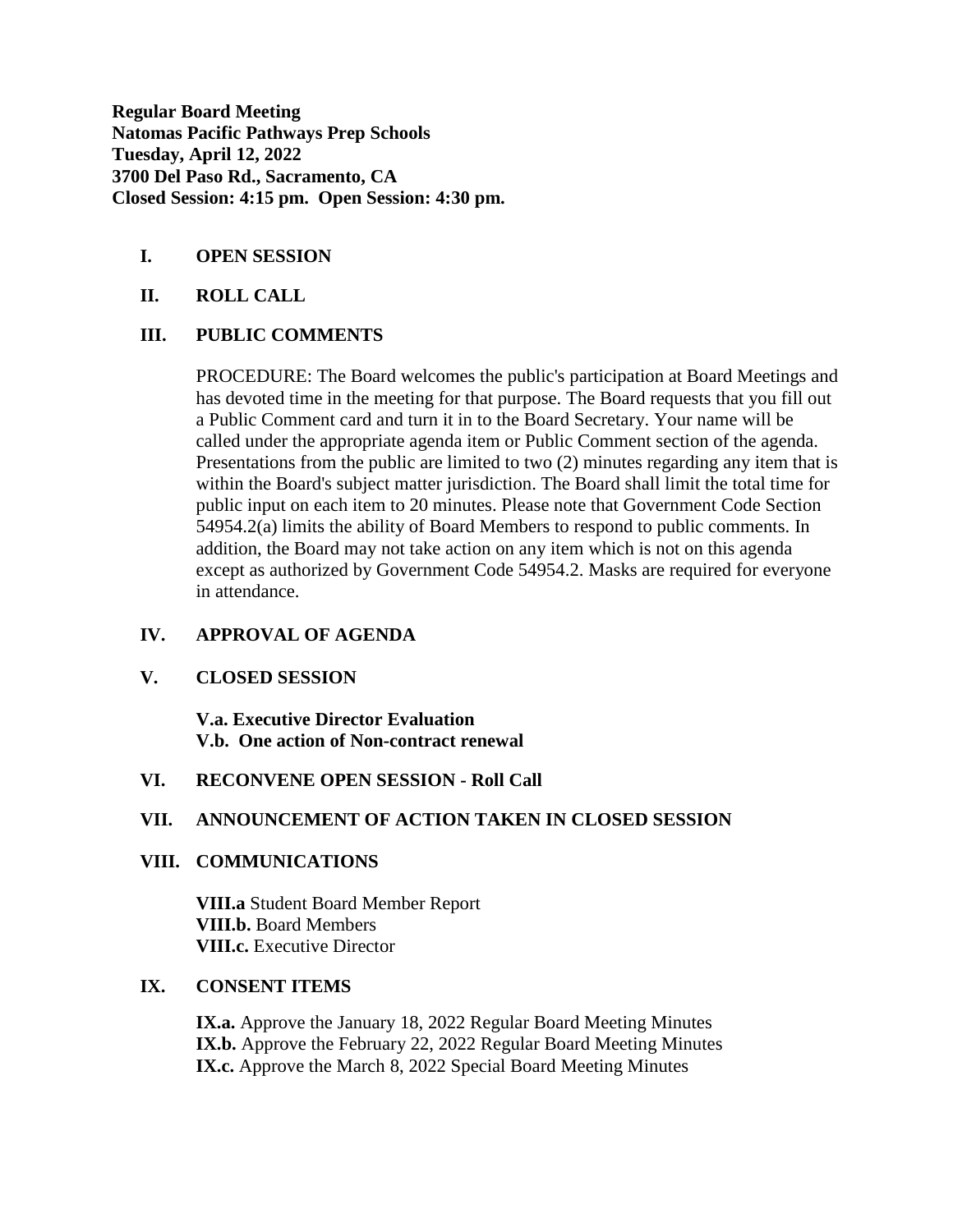## **IX.d Pesonnel**

# **Resignations**

Alejandro Chan Ortega - High School Science, June 30, 2022 Erik Jones - High School English, June 30, 2022 Victor Zerpa - High School Math, June 30, 2022 Lindsay Anzelc - Middle School Principal, June 30, 2022 Emmanuel Bejarano - Middle School P.E., June 30, 2022 Kelsey Holdredge - Middle School English, June 30, 2022 Roberto Partida - Middle School Math, March 29, 2022 Kory Darlington - Elementary First Grade, June 30, 2022 Stacey Draper - Elementary First Grade, June 30, 2022 Jamie Lo - Elementary First Grade, June 30, 2022

## **New Hires**

Anna Ho - High School Science Dien Diep - Middle School Math Bavaneet Kaur Mann - Middle School English Tania Self-Kim - Middle School English Brittany Traber - Middle School Social Studies Linsey Dotson - Middle School Counselor Lina Rashid - Middle School Counselor Joycelyn Tanis - Elementary First Grade Lauren Grant - Elementary First Grade Sherrill Ford - Elementary First Grade Cierra West - Elementary Kindergarten Gabrielle Leavy-Obeng - Elementary Fourth Grade (Growth) Kristine Galindo - Elementary First Grade (Growth) Lashay Mori - Elementary Counselor

## **Change of Assignment**

Taniia Edwards - Change from Middle School Counselor/Asst. Principal to Director of K-12 Student Services/Middle School Principal Jon Brinkman - Middle School Counselor to 6 – 12 Dean Ashley Silas-Maes - Middle School Social Studies to Middle School Instructional Coach/Asst. Principal Heather Rodriguez - Middle School English to High School English Allyson Baker - Elementary Counselor/Asst. Principal to .7 FTE Admin Elementary

# **X. PRESENTATIONS**

# **X.a Principal's Report**

**Recommended Motion:** The Board is asked to receive the NP<sup>3</sup> Principal's Report as submitted.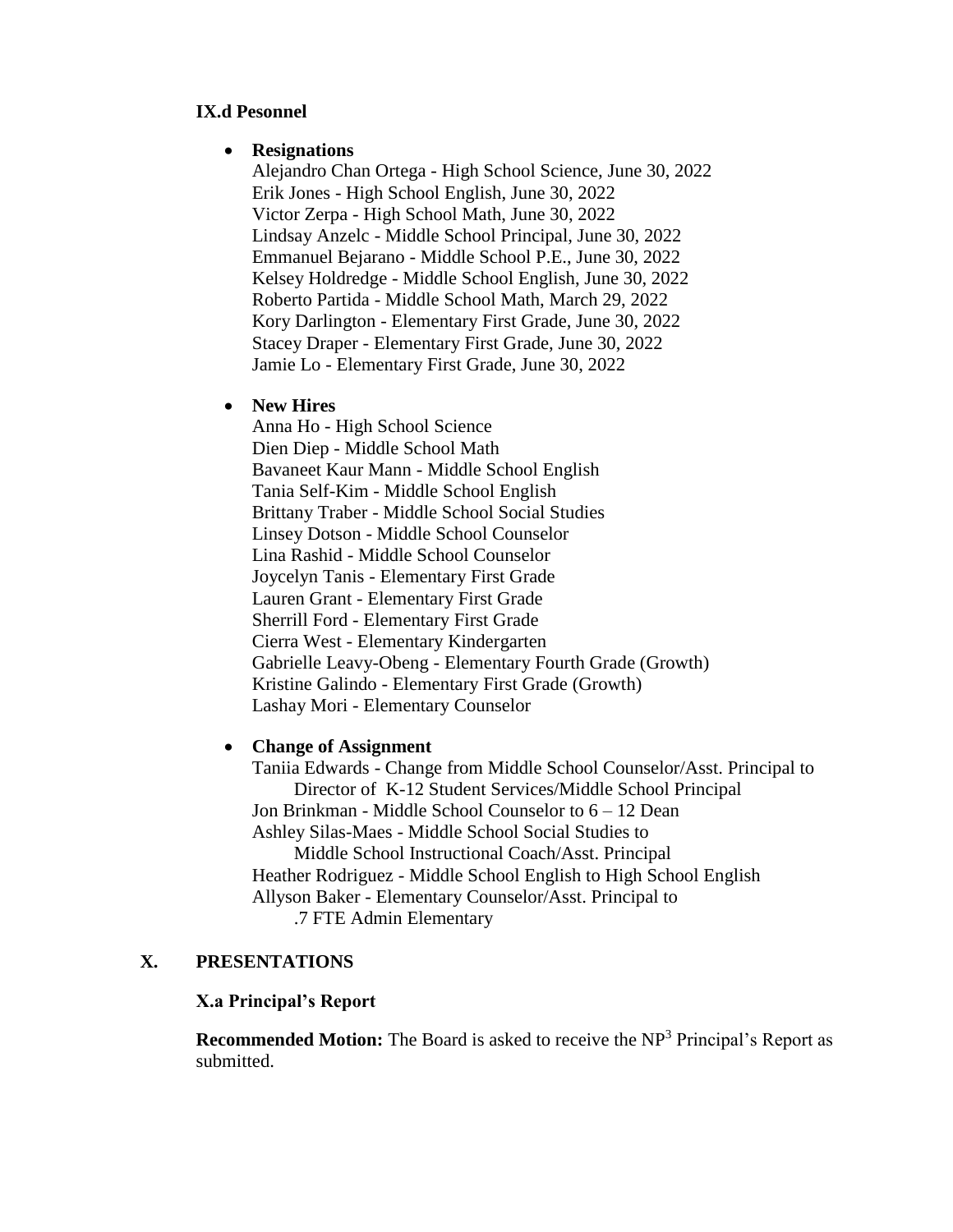### **X.b. Enrollment Update**

**Speaker:** Sharon Maccini, Associate Director

**Recommended Motion:** The Board is asked to receive the Enrollment Update as submitted.

### **X.c. Elementary Construction Update**

**Speaker:** Tom Rutten, Executive Director

**Motion:** The Board is asked to receive information on Elementary construction project.

## **XI. ACTION ITEMS**

**XI.a. 2022 - 23 Management, Counselor, Certificated and Classified Salary Schedules.**

**Speaker:** Tom Rutten, Executive Director

**Recommended Motion:** The Board is asked to approve the 2022 - 23 Management, Counselor, Certificated and Classified Salary Schedules.

#### **XI.b. One time stipends for Covid-19 Response**

**Speaker:** Tom Rutten, Executive Director

**Recommended Motion:** The Board is asked to authorize the Executive Director, Tom Rutten to approve one time stipends for staff that have provided additional services related to the response to Covid-19. Stipends are not to exceed \$2,000 per employee.

#### **XI.c. a – g Completion Improvement Grant**

**Speaker:** Tom Rutten, Executive Director

**Recommended Motion:** The A-G Completion Improvement Grant Program was established for the purpose of providing additional supports to local educational agencies to help increase the number of California high school pupils, particularly unduplicated pupils, who graduate from high school with A-G eligibility. The Board is asked to approve the plan as submitted.

#### **XI.d. 2022 - 23 Instructional Calendars**

**Speaker:** Tom Rutten, Executive Director

**Recommended Motion:** The Board is asked to approve the 2022 - 23 Elementary, Middle and High School Calendars.